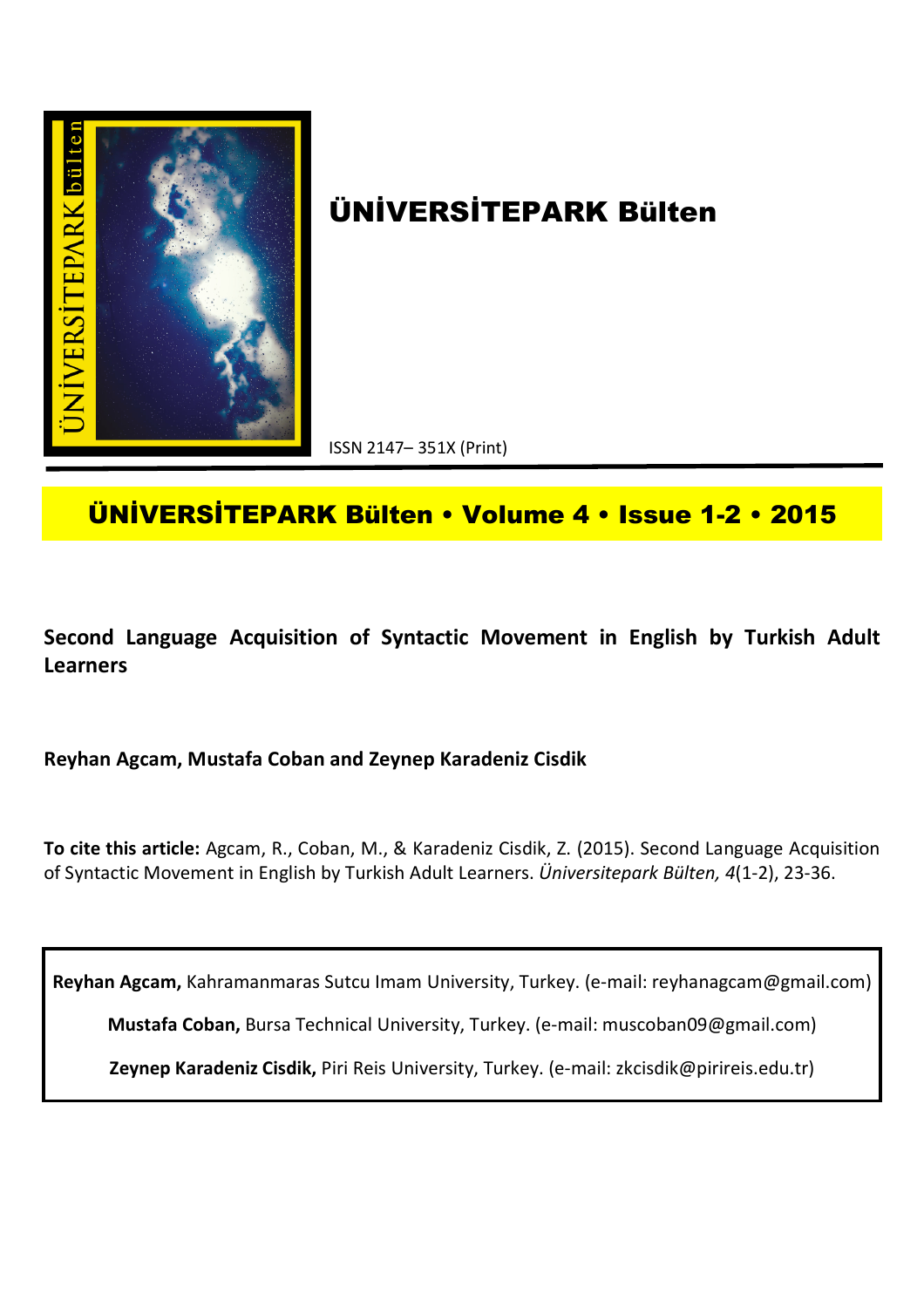### **Second Language Acquisition of Syntactic Movement in English by Turkish Adult Learners**

#### REYHAN AGCAM, MUSTAFA COBAN and ZEYNEP KARADENIZ CISDIK

#### **Abstract**

There has been much discussion on the involvement of Universal Grammar (UG) in Second Language Acquisition (SLA) process. Despite growing research in the field, few precise answers to the problem have been suggested so far. Hence, recent L2 studies within the generative framework have shifted from investigating this issue to determining whether or not interlanguage grammars exhibit natural language characteristics (Can, Kilimci & Altunkol, 2007). The present study aimed to investigate L2 acquisition of syntactic movement in English noun clauses by Turkish adult learners. Accordingly, L1 involvement in SLA was sought through examining the upper intermediate Turkish learners' knowledge about the movement in question. The study addressed the questions of whether or not Turkish adult ESL learners have problems, stemming from L1 interference, with the construction of the syntactic movement in English noun clauses, and whether or not there is any order of acquisition between the noun clauses in subject position and object position along with various *wh-*words. The study reported related findings, and concluded with a few pedagogical implications for practice, and a couple of suggestions for further directions.

**Keywords:** second language acquisition, universal grammar, syntactic movement, noun clause.

………………………………………........….....………………………………...……………

ISSN 2147– 351X © 2015 Copyright © 2015 by ÜNİVERSİTEPARK Limited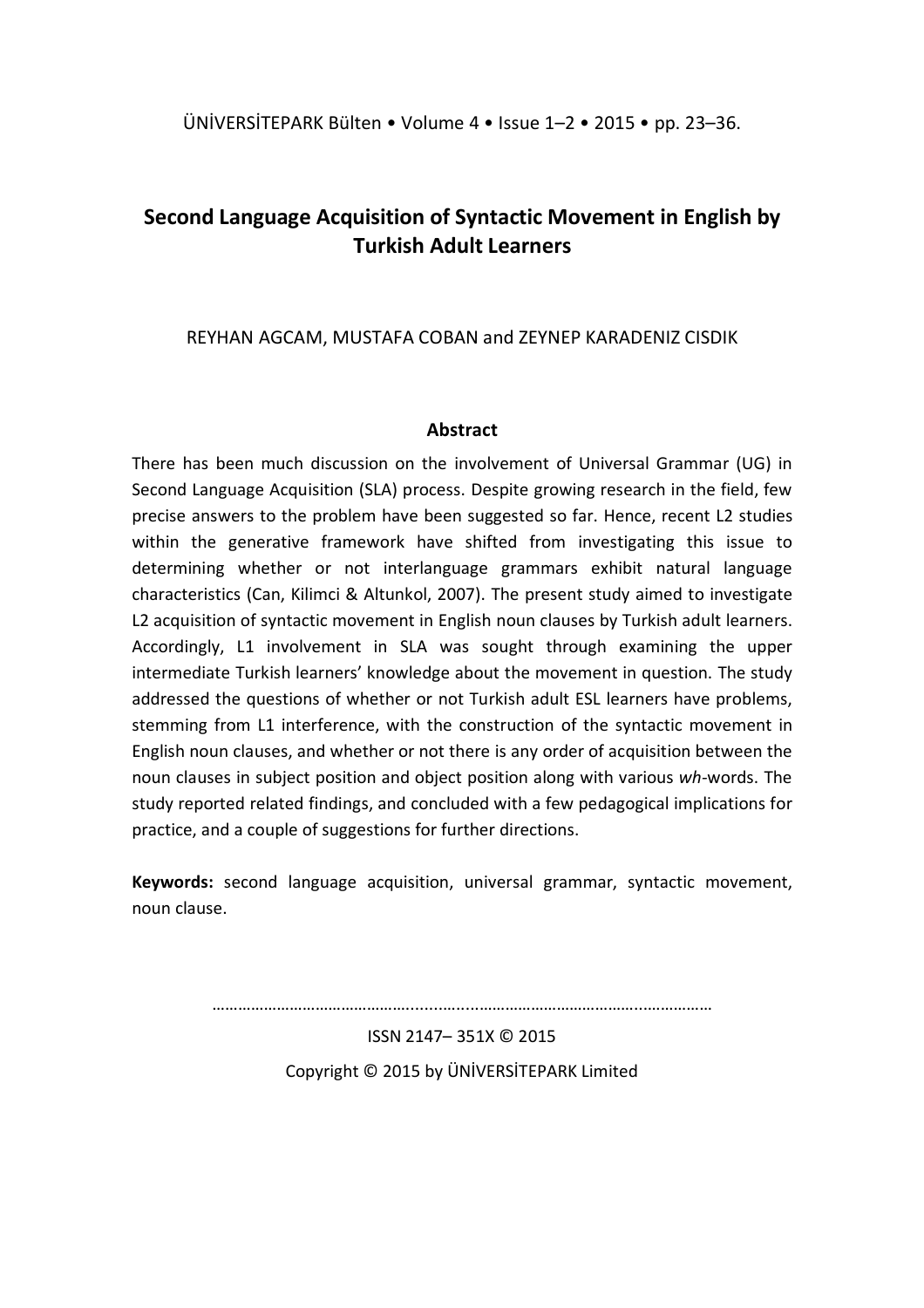#### **Introduction**

Several theories and approaches have been proposed up till now to account for the intriguing process of language acquisition. Chomsky's Linguistic Theory has been the most prevalent among them, particularly over the last few decades. Its major claim is that human beings are born with a capacity to acquire any natural languages they are exposed to, so long as normal circumstances are provided; thus, every individual has the opportunity to attain linguistic competence in a language on condition that s/he doesn't suffer a biological abnormality. Weissenborn and Höhle (1984) suggest such biological equipment enable human beings to produce unlimited number of novel meaningful utterances by means of relatively few linguistic rules. Constituting the core of Chomsky's theory, the Universal Grammar (UG) is a set of principles which are abstract values, common to all natural languages and parameters which are set on the basis of linguistic input and vary across languages (White, 1989; Canli & Canli, 2013; Rathert, 2012). The reason why it remains so pertinent is the fact that no grammars appear to violate its principles. Namely, over 6,000 languages are acquired in the same way, regardless of the gender or race of the acquirers, as illustrated in Figure 1.

|  | Figure 1. Language acquisition process (Cook & Newson, 1996) |  |  |
|--|--------------------------------------------------------------|--|--|
|--|--------------------------------------------------------------|--|--|

|                  | UG                |          |
|------------------|-------------------|----------|
| Linguistic Input | Principles        | Language |
|                  | <b>Parameters</b> |          |

The present study sought an answer to the question of whether or not UG operates in adult second language acquisition in the same way that it does in first language acquisition. Accordingly, it investigated whether or not Turkish-speaking adult learners of English, whose first language displays no evidence of overt syntactic movement in the construction of noun clauses, have difficulty in recognizing such kind of operation which is very much welcomed within the target language. The following statement is intended to illustrate the difference between Turkish and English with respect to the requirements on syntactic movement in the formation of clauses in concern.

| [Kim gel-di]?                      |         |                       |  |      |                   |  |
|------------------------------------|---------|-----------------------|--|------|-------------------|--|
| Who has come?                      |         |                       |  |      |                   |  |
| Zeynep, Mustafa'ya                 | [kim-in | gel-diğ-in]           |  | $-i$ | sor-du.           |  |
| -DAT                               |         | who-GEN come-PAST-3SG |  |      | ACC. ask-PAST-3SG |  |
| Zeynep asked Mustafa who had come. |         |                       |  |      |                   |  |

As *wh*-questions do not change in indirect forms, no overt grammatical operation is involved in the formation of Turkish noun clauses (Can et al., 2007).

| Affirmative form        | O yürüdü.                     |
|-------------------------|-------------------------------|
|                         | S/he walked.                  |
| Direct wh-question      | [Nerede yürüdü]?              |
|                         | Where did s/he walk?          |
| Indirect wh-question in | [Nerede yürüdüğünü] sordu.    |
| a noun clause           | S/he asked where s/he walked. |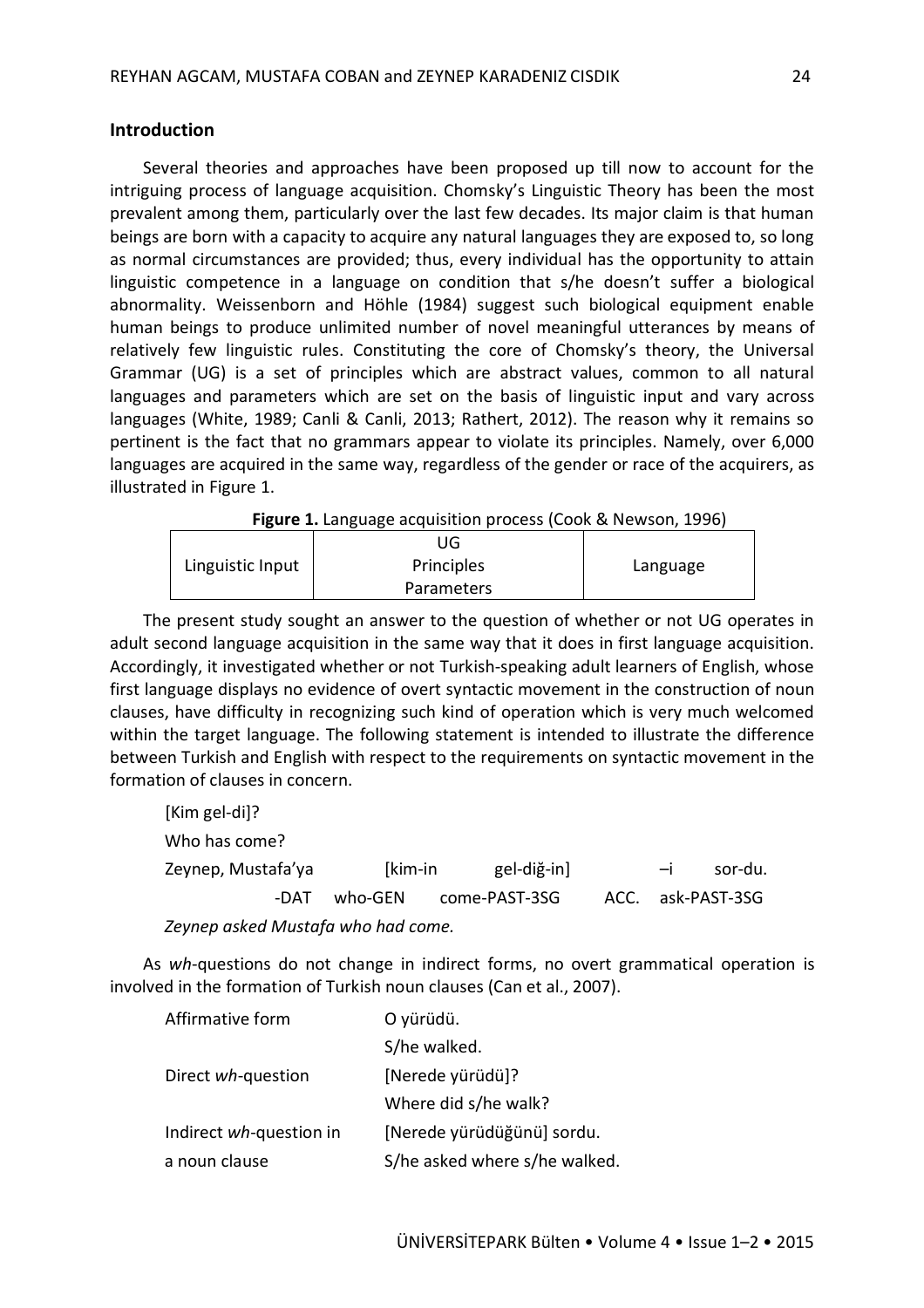Based on examples Can et al. ( 2007)

The process of noun clause construction in English is described below.

| $S \rightarrow$     | <b>NP</b> | aux       | VP        | wh-       |
|---------------------|-----------|-----------|-----------|-----------|
|                     | you       | are       | going     | where     |
| $1-S \rightarrow$   | aux       | <b>NP</b> | <b>VP</b> | wh-       |
|                     | are       | you       | going     | where     |
| $2-S\rightarrow wh$ |           | aux       | <b>NP</b> | VP        |
|                     | where     | are       | you       | going     |
| $3-5 \rightarrow$   | wh-       | <b>NP</b> | aux       | <b>VP</b> |
|                     | where     | you       | are       | going     |
|                     |           |           |           |           |

Based on examples Can et al. ( 2007)

Subjacency is the principle of UG which limits the amount of movement that can take place within sentences (Gass & Selinker, 2008; Yılmaz, 2013). Can et al. (2007), and Kartal and Kocabas (2014) suggest that it is not operative in all languages and that those in which it is activated, the movement of *wh*-phrases is restricted into one bounding node at a time. In this regard, English falls into the language category which requires activation of the principle in question, while Turkish holds no activation of such kind. Besides, the latter does not permit any syntactic movement, neither in the construction of *wh*-questions nor in that of noun clauses. That is to say, *Wh*-words remain in their non-interrogative positions (Aygen-Tosun, 1999), as illustrated in the following statements adapted from Uzun (2000).

| Can | müzik         | dinli-yor.       |                |
|-----|---------------|------------------|----------------|
| Can | music         | listen-PROG-3SG. |                |
| Can | ne            | dinli-yor?       |                |
| Can | what          | listen-PROG-3SG. |                |
| Can | kased-i       | Elif'e           | ver-di.        |
| Can | cassette-ACC. | -DAT             | give-PAST-3SG. |
| Can | kased-i       | kim-e            | ver-di?        |
| Can | cassette-ACC. | -DAT             | give-PAST-3SG. |
| Can | geçen hafta   | araba            | satın aldı.    |
| Can | last week     | car              | buy- PAST-3SG. |
| Can | ne zaman      | araba            | satın aldı?    |
| Can | when          | car              | buy- PAST-3SG. |
|     |               |                  |                |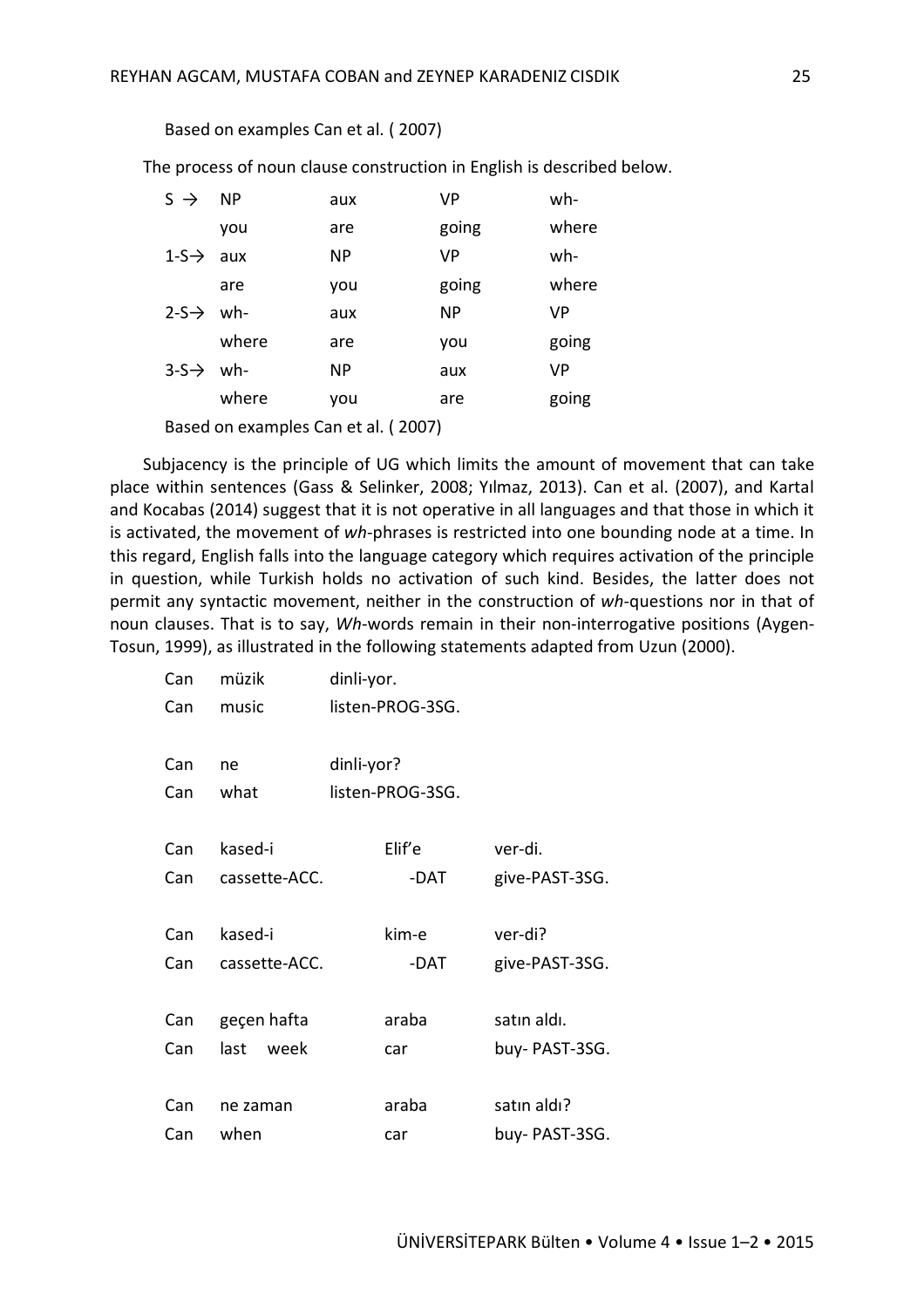| Elif [Can'ın         |  | geçen hafta araba satın al-dığ-ın]-ı | söyle-di.      |
|----------------------|--|--------------------------------------|----------------|
| -POSS. last week car |  | buy-PAST-3SG -ACC.                   | tell-PAST-3SG. |

Within a sentence in Turkish, any constituent to emphasize is positioned well ahead of the main verb. Nonetheless, operation of this kind is not frequent. This holds true for noun clauses that appear in both object and subject positions within sentences, as illustrated below.

| Ayse      | [kitab-ı                       | kim-e    |                                                | ver-diğ-in]           |                | -i hatırla-mı-yor.      |
|-----------|--------------------------------|----------|------------------------------------------------|-----------------------|----------------|-------------------------|
|           | book-ACC.                      | who-DAT. |                                                | give-PAST-3SG. - ACC. |                | remember-NEG-           |
|           |                                |          |                                                |                       |                | PROG-3SG                |
|           |                                |          | Ayse does not remember whom she gave the book. |                       |                |                         |
| [Kitab-ı  |                                | kim-in   | yaz-dığ]                                       | $-1$                  | bil-in-mi-yor. |                         |
| book-ACC. |                                | who-GEN. | write-PAST-3SG -ACC.                           |                       |                | know-Pass.-NEG-PROG-3SG |
|           | Who wrote the book is unknown. |          |                                                |                       |                |                         |

All in all, Turkish and English exhibit different behaviors with respect to the construction of noun clauses. Hence, Turkish-speaking adult learners of English are expected to have some difficulties in handling the formation of noun clauses in English. Considering this, the present study addressed two research questions:

- Do Turkish adult learners have trouble acquiring English syntactic movement in the construction of noun clauses?
- Is there any order of acquisition for Turkish adult learners of English in *wh*-words involved in syntactic movement?

The following section offers findings of studies previously conducted on the second language acquisition of syntactic movement in English noun clauses by speakers of different language backgrounds. In a study conducted on the second language acquisition of *wh*operator movement in English, Hawkins, and Chan (1997) reported that Chinese-speaking learners of English whose L1 does not allow *wh*-operator movement in overt syntax successfully establish mental representations for English which involve pronominal binding rather than operator movement. A decade later, Hu and Liu (2007) examined the second language acquisition of restrictive relative clauses in Chinese by English-speaking and Korean-speaking learners. They reported that English-speaking learners distinguished between target-like restrictive relative clauses and non-target-like restrictive relative clauses earlier than the Korean-speaking learners. So, they concluded that the superficial similarity between Korean and Chinese regarding head direction leads learners not to restructure quickly, while the surface dissimilarity of English and Chinese gives rise to rapid restructuring in L2 grammars of learners. In a different study, Can et al. (2008) explored second language acquisition of syntactic movement in English noun clauses with the participation of intermediate and advanced learners of English with Turkish L1, and reported that the advanced group was significantly more competent in handling syntactic movement operations, but still had problems with noun clauses with an auxiliary verb. Another finding of their study is that both groups of non-native students used noun clauses in object position more successfully than those in subject position. Finally, the results of their corpora analysis indicated that native speakers of English also tend to use noun clauses in object position rather than subject position.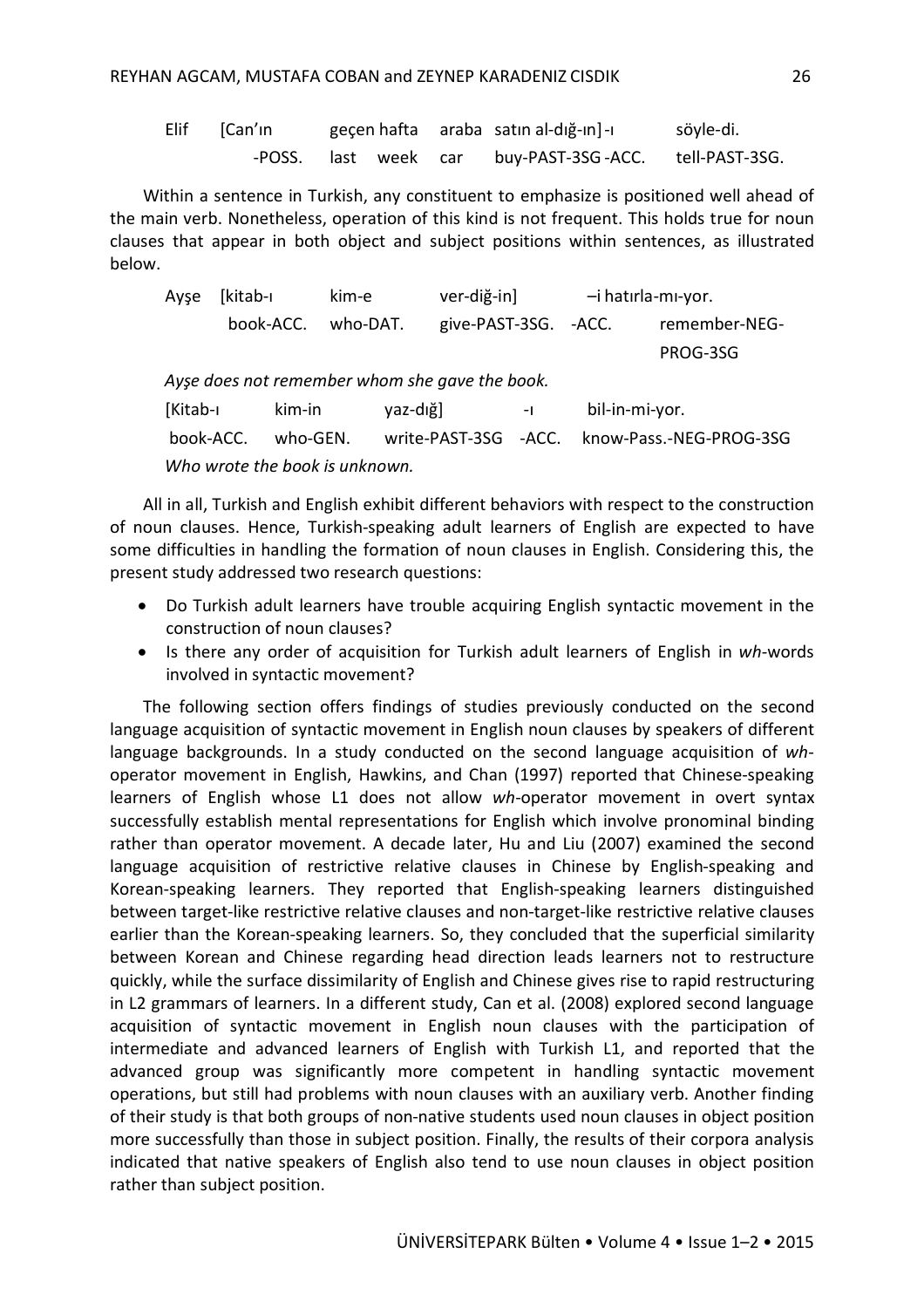Choi (2009) scrutinized the interpretation of *wh*-in-situ expressions in L2 Korean by adult native speakers of English with high-intermediate and advanced proficiency levels in their L2 where *wh*-in-situ words can receive multiple readings, and found that both groups performed statistically better on question reading than indefinite reading in both prosodic and morphological licensing environments. They also found that several advanced learners overcame incorrect question interpretation within the course of L2 development while nontarget-like interpretations persisted in their L2 productions.

Cele and Gurel (2011) examined processing of *wh*-dependencies in L2 English by Turkishspeaking and Spanish-speaking advanced learners of English through an online grammaticality judgment task including grammatical and ungrammatical *wh*-extractions. They found a statistically significant difference between the native group and non-native groups in terms of accuracy, and that subject extraction from nonfinite clauses constituted the major problem for all three groups. They also revealed that the non-native groups did not significantly differ in the extraction, and that all groups had a subject-object asymmetry in *wh*-extraction from nonfinite clauses (Juffs & Harrington, 1995).

Lastly, they noted that the Spanish-speaking group displayed a lower performance than the Turkish-speaking group in this context, which they attributed to the obligatory complementizers in L1 Spanish *wh*-questions. In a recent study, Prentza (2012) investigated whether or not parameter resetting is possible in ESL acquisition of Greek adult learners on the assumption that the two languages exhibit parametrically different choices as regards the formation of restrictive relative clauses which are associated with abstract syntactic features. His findings obtained from a grammaticality judgement task administered to both native and non-native speakers of English have indicated that the former performed significantly better than the latter, and the researcher concluded that the advanced Greek learners tend to fail to acquire the feature specification of the English relative clauses.

Keeping the above-mentioned findings in mind, the present study is intended to reveal the second language acquisition of syntactic movement in English by Turkish-speaking adult learners of English, partially replicating the study by Can et al. (2008). The following section offers information about the participants and data collection procedure of the study.

#### **Methodology**

Being descriptive in design, the current study involved the administration of three tasks to a group of 17 Turkish-speaking adult learners with upper-intermediate level of English who were the participants of the present study. All of the participants were born and raised in Turkey, and at the time of testing, they were undergraduate students attending the English Language Teaching Department at Çukurova University, Turkey. Their ages range from 20 to 22, with a mean of 20.5. They were selected from those who had never lived in a country where English is the spoken language. All except three are Turkish monolinguals. Two subjects are bilingual in Arabic and Turkish, and one in Zaza and Turkish. The data were elicited through Grammaticality Judgment Task (GJT), Scrambled Sentence Task (SST) and Elicited Imitation Task (EIT) administered to the students. Tremblay (2005, p. 159) argues that the use of GJ tasks is essential in linguistic theory because it can provide crucial information about grammatical competence that elicited production tasks and naturalistic data collection cannot offer. She is of the opinion these tasks can provide empirical evidence, if designed and administered carefully, that may serve in the formulation, support,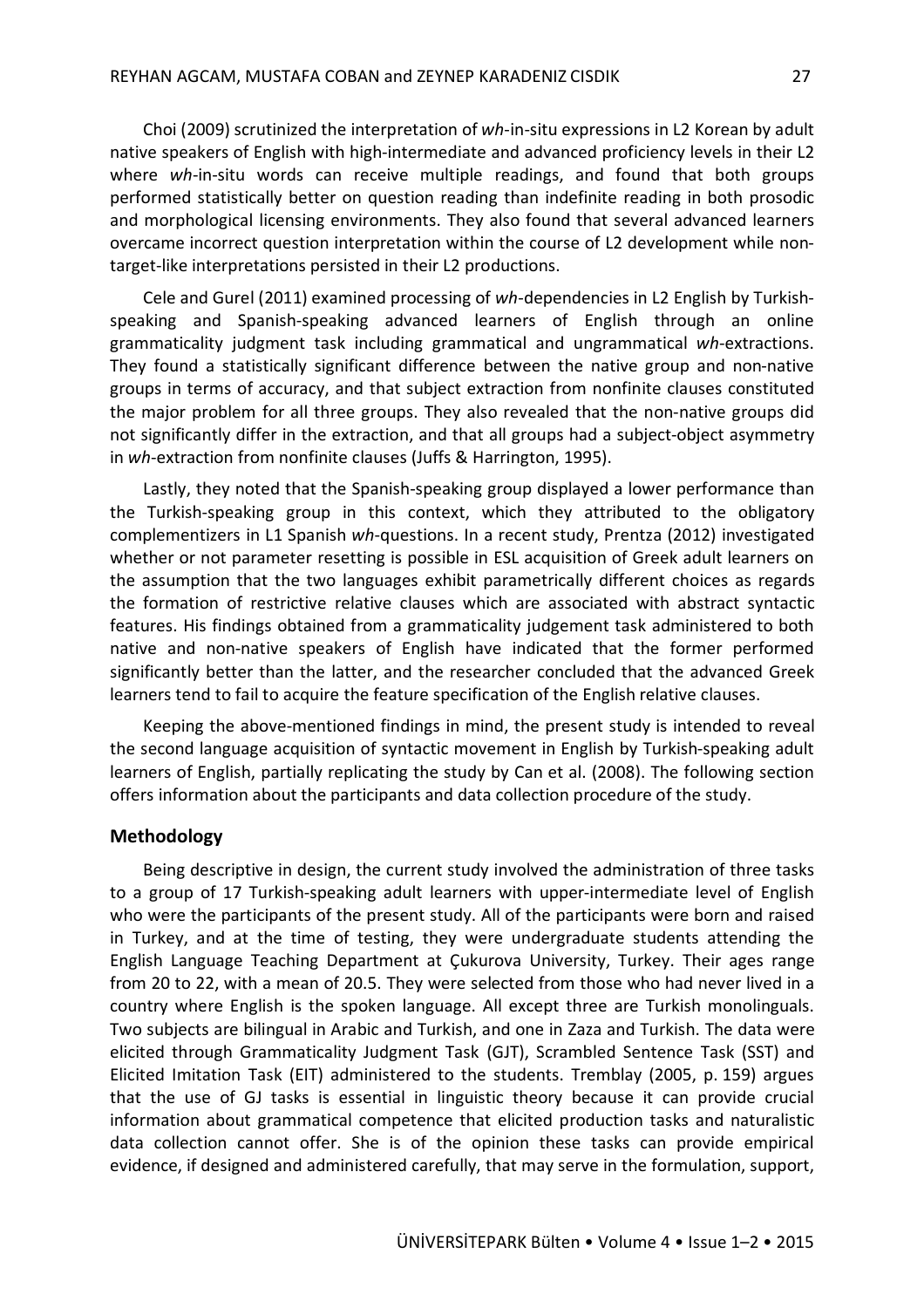and refinement of theoretical claims in the study of language. Prior to the administration of the tasks, a vocabulary session was conducted to ensure that no items were unfamiliar to the participants. In the main test phase, they were asked to respond to a total of 54 items (18 items in each test).

GJT required the participants to decide whether or not the items were grammatically correct in English. Distribution of the items across the test in terms of their positions within the statements are displayed in Table 1.

| Wh-word | Object position |                | Subject position | Total |                |
|---------|-----------------|----------------|------------------|-------|----------------|
|         | $+aux$          | -aux           | $+aux$           | -aux  |                |
| Where   | 1               | 1              |                  |       | 2              |
| How     | 1               | 1              |                  |       | 2              |
| Which   | 2               |                |                  |       | $\overline{2}$ |
| What    |                 | 1              |                  | 1     | 2              |
| Why     | 1               | 1              |                  |       | 2              |
| When    |                 | 1              | 1                |       | 2              |
| Who     |                 | $\overline{2}$ |                  |       | 2              |
| Whose   |                 | $\mathfrak z$  |                  |       | $\mathfrak z$  |
| Whom    | 2               |                |                  |       | 2              |

**Table 1.** Distribution of *wh*-phrases in GJT Items

In order to clarify the task, a sample was provided along with the following simple instructions:

You are supposed to look at each sentence and then decide whether it is "Correct" or "Incorrect" in English. "Correct" means that you think a native speaker of English might produce the sentence on some occasions, and "Incorrect" means that you think s/he would never produce it. Here is an example:

#### *We did not see who she was talking to. () Correct ( ) Incorrect*

SST (Wenzlaff, 1988, 1993) was originally used to measure participants' tendency to interpret ambiguous information in positive or negative ways (Rude, Wenzlaff, Gibbs, Vane, & Whitney, 2002). In our study, it was used to elicit information about how English is represented as a foreign language in the minds of Turkish-speaking students. During the task, the participants were asked to unscramble the sentences in the target language, and to write grammatical sentences underneath. Table 2 provides the number and positions of *wh*phrases within sentences.

| Object position |      |        | Total |                  |
|-----------------|------|--------|-------|------------------|
| $+aux$          | -aux | $+aux$ | -aux  |                  |
|                 |      |        |       |                  |
|                 |      |        |       |                  |
|                 |      |        |       |                  |
|                 |      |        |       |                  |
|                 |      |        |       |                  |
|                 |      |        |       |                  |
|                 |      |        |       |                  |
|                 |      |        |       | Subject position |

**Table 2.** Distribution of *wh*-phrases in SST items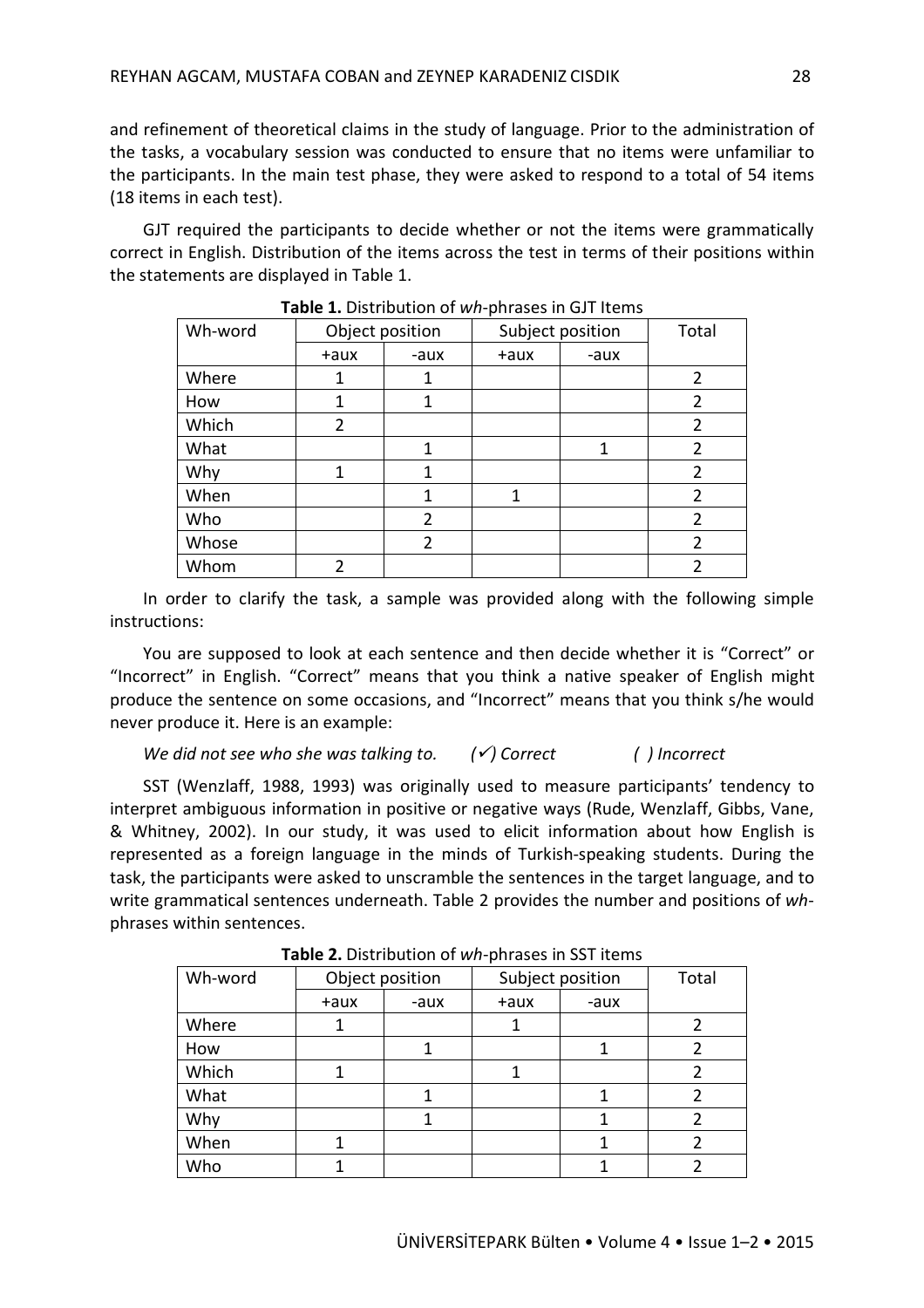| Wh-word | Object position |  | Subject position | Total |  |
|---------|-----------------|--|------------------|-------|--|
| Whose   |                 |  |                  |       |  |
| Whom    |                 |  |                  |       |  |

Instructions and an example for this task are as follows.

The following are scrambled sentences. You are supposed to unscramble them and write the grammatical sentences underneath. Here is an example:

#### *car / do / many /you / there/ in/people/ how / the / know / were*

#### *Do you know how many people there were in the car?*

Larsen-Freeman and Long (1991), and Kalayci & Humiston (2015), and Kalayci (2012) describe EIT as a procedure whereby the researcher reads to the participant a particular set of sentences containing examples of the structure under study. According to them, the procedure is based on the assumption that if the sentence is long enough, a participant's short-term memory will be taxed and consequently the participant will be unable to repeat the sentence by rote. In such a case, they advocate that participants will have to understand the sentence, and to reconstruct it using his or her own grammar. From this viewpoint, in the present study, the subjects were simply expected to repeat the sentences read to them. The items were prepared as slightly challenging in order to assess their exact performance in the construction of noun clauses in English. Namely, sentences including a number of morphemes, which is considered to exceed the limits of short term memory, were employed so that the participants would produce their own utterances on the basis of what they have heard. The following items are taken from the task in concern.

*How he was going to pass the driving test developed a great interest among the trainers. (Item 10); He asked her which booklet she didn't want to bring to the meeting. (Item 2); We didn't even know who the mayor of Istanbul was. (Item 9)*

Each item was read to the participants only once and at a normal pace. During the task, they were filmed and never interrupted. Finally, their answers were transcribed prior to data analysis. Positions of *wh*-phrases within sentences utilized in the task are shown in Table 3.

| Wh-word | Object position |      | Subject position |      | Total          |  |  |
|---------|-----------------|------|------------------|------|----------------|--|--|
|         | $+aux$          | -aux | +aux             | -aux |                |  |  |
| Where   |                 |      | 1                |      | 2              |  |  |
| How     |                 | 1    | 1                |      | 2              |  |  |
| Which   | 1               |      |                  | 1    | 2              |  |  |
| What    |                 | 1    | 1                |      | 2              |  |  |
| Why     |                 | 1    |                  | 1    | $\overline{2}$ |  |  |
| When    | 1               |      | 1                |      | $\overline{2}$ |  |  |
| Who     |                 | 1    |                  | 1    | 2              |  |  |
| Whose   |                 |      | 1                | 1    | 2              |  |  |
| Whom    |                 |      | 1                |      | 2              |  |  |

**Table 3.** Distribution of *wh*-phrases in EIT Items

Subsequently, data obtained through the above-mentioned three tasks were analyzed in order to see how the knowledge of syntactic movement in English noun clauses is represented in the mind of Turkish-speaking adult learners of English. Findings of the study and related discussion on them are provided in the following section.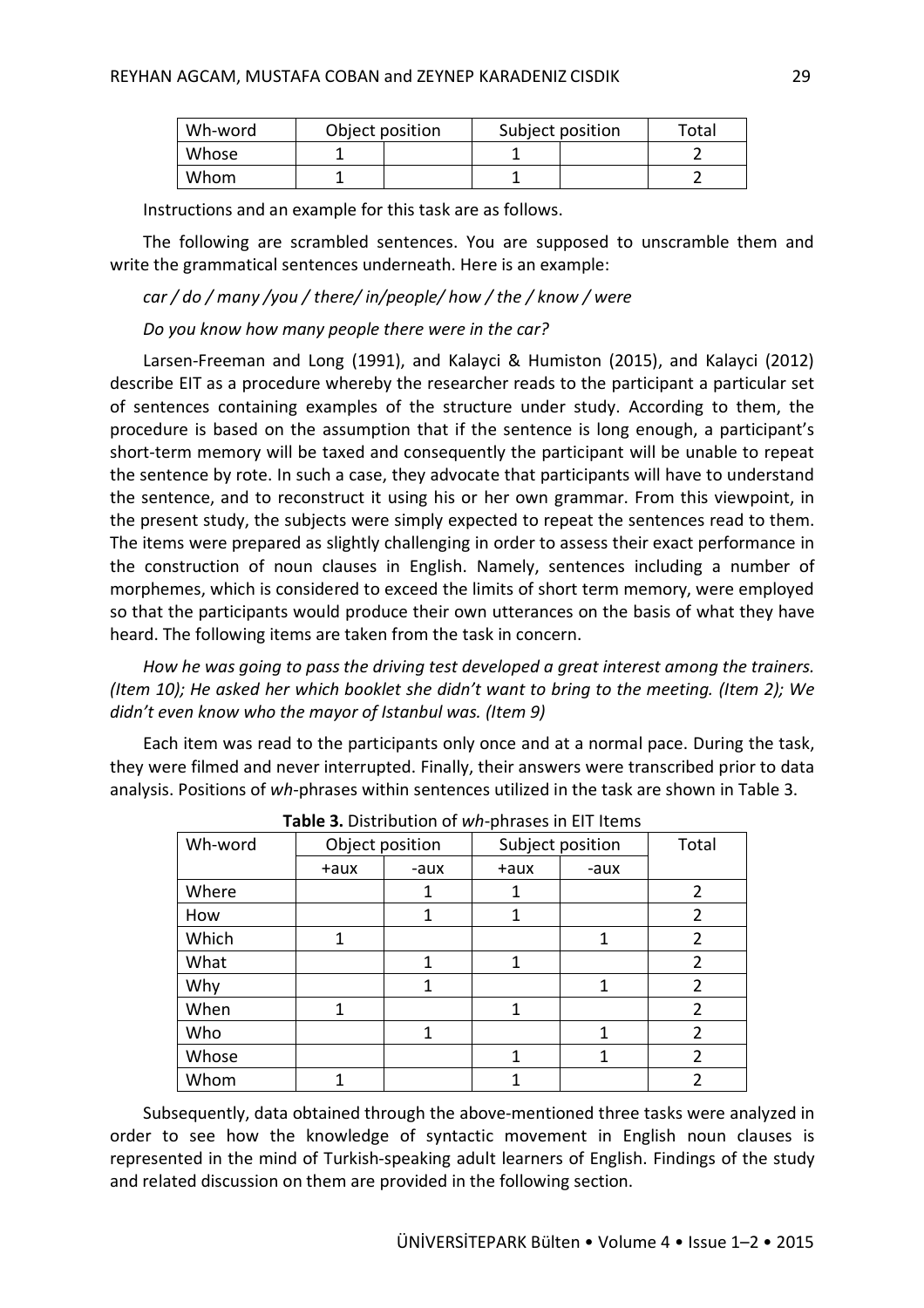#### **Findings**

Preliminary findings of the study obtained from three sets of tasks have indicated that the students' performances vary significantly on the type of tasks they were assigned. Figure 2 depicts the related distribution.



**Figure 2.** Rate of success across tasks

As illustrated in Figure 3, GJT items were responded correctly more frequently than those in SST and EIT (GJT: 86.93%, SST: 78.76% and EIT: 75.16%). Indeed, the result in question was as anticipated, particularly when considering the fact that GJT would not involve the students making as much linguistic production as SST or EIT would. In other words, the subjects performed relatively better in cases where they were exclusively required to comprehend the items, and to judge upon their grammaticality than the ones which required them to comprehend what was produced in the target language, and to make some kind of production using their linguistic knowledge in L2. Namely, they were asked to repeat items with noun clauses in either subject or object positions read aloud to them in EIT, and to unscramble sentences and to formulate grammatically correct ones in SST. So, it could be convenient to say that the more productive skills the task required, the more the participants' performance decreased with regard to the syntactic movement in noun clauses. Their performances in the three tasks also varied depending on whether or not the items include an auxiliary, as shown in Figure 3.



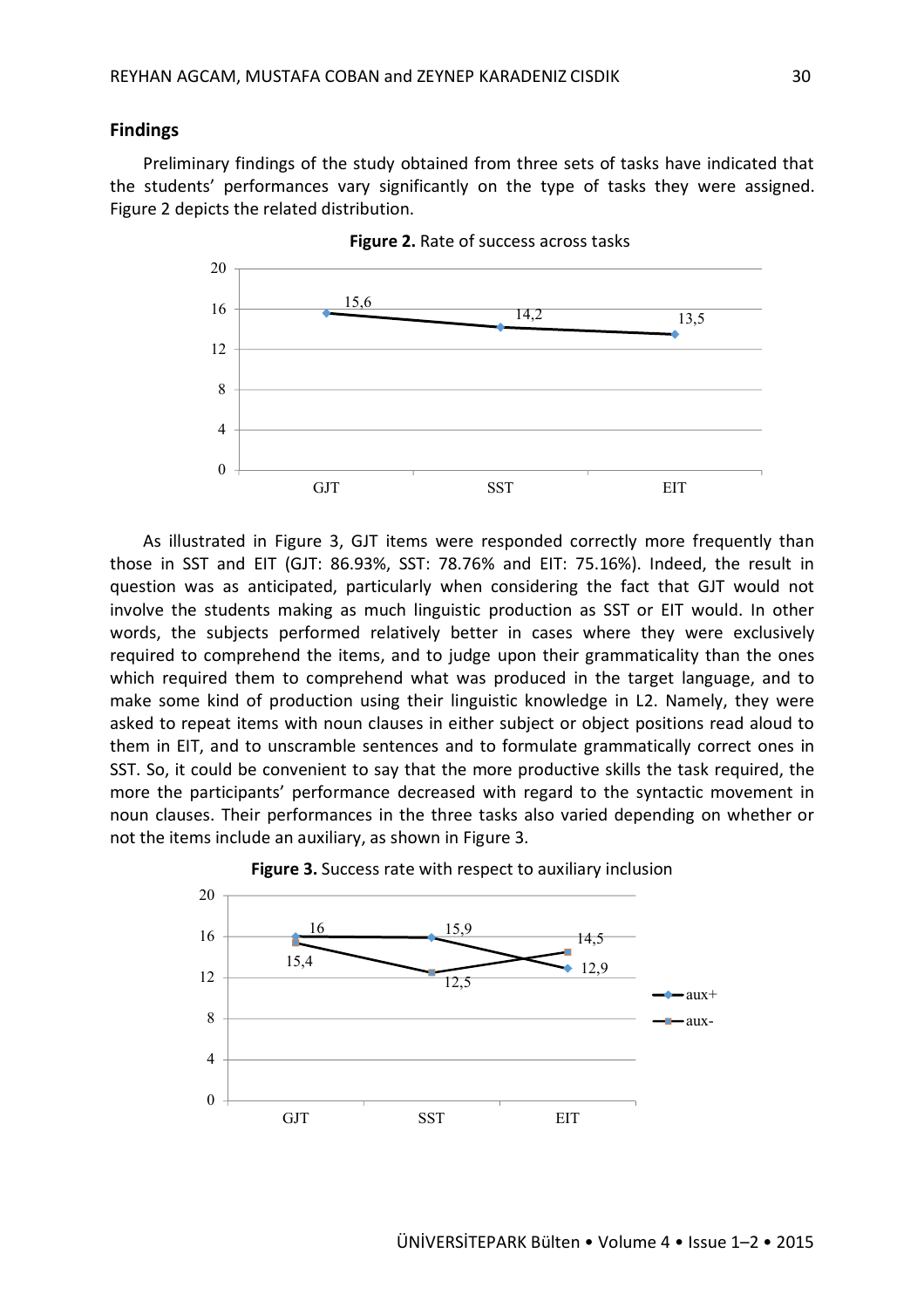As indicated in Figure 3, the participants performed roughly equally in responding to the GJT items including and excluding auxiliary. It is noteworthy that all of the participants provided correct responses to the following three GJT items.

*Item 2. She does not know where he works.*

*Item 4. \*She could not remember which task did she assign to her students.*

*Item 6. She did not tell me why she was so angry*.

Not surprisingly, two of the above-illustrated items contained no auxiliary verb (Items 2 and 6), which is in line with the finding Can et al. (2007) obtained in a similar study. They suggest that the subjects' relatively better performance on such items might stem from the fact that items without an auxiliary do not require syntactic movement operation. In return, the following are the ones mostly responded incorrectly by the participants.

*Item 11. \*She does not know [who is the president of the Ivory Coast].*

*Item 8. The manager asked him [who he worked for].*

*Item 10. May is [when she takes her last examination].*

*Item 16. \*The professor on TV talked about [how important was the education].*

Namely, grammatically correct items tended to be judged as ungrammatical (Items 11 and 16), and grammatically incorrect ones as grammatical (Items 8 and 10). Likewise, SST results revealed that the items including auxiliary were responded correctly more frequently than those that did not contain it. Four items the students mostly failed to unscramble are illustrated as follows.

*Item 14. when / new / is / on / the / launch / negotiation / our / we / product / discussed When we launch our new product is discussed on negotiation. (Expected Response)*

*Item 8. developed / a / conflict / great / handled / parties / interest / she / among / how / between / politicians / the*

*How she handled the conflict among parties developed a great interest among politicians. (Expected Response)*

*How she handled the conflict among politicians developed a great interest among parties. (Expected Response)*

*Item 18. started / is / of /discussion / our / lawyer / who / organization / the / the*

*Who started the discussion is the lawyer of our organization. (Expected Response)*

*Item 13. books / was / read / the / very / was / going / important / class / whose / to*

*Whose class is going to read the books was important. (Expected Response)*

*Whose books the class was going to read was important. (Expected Response)*

It is remarkable that only one of the items responded incorrectly by most of the participants included a noun clause with an auxiliary verb (Item 13). Thus, it could be concluded that the students tended to perform relatively worse when they were required to unscramble the statements containing no auxiliary, indicating that auxiliary inclusion in a noun clause made it easier for them to handle the task as the structures of such kind entailed syntactic movement.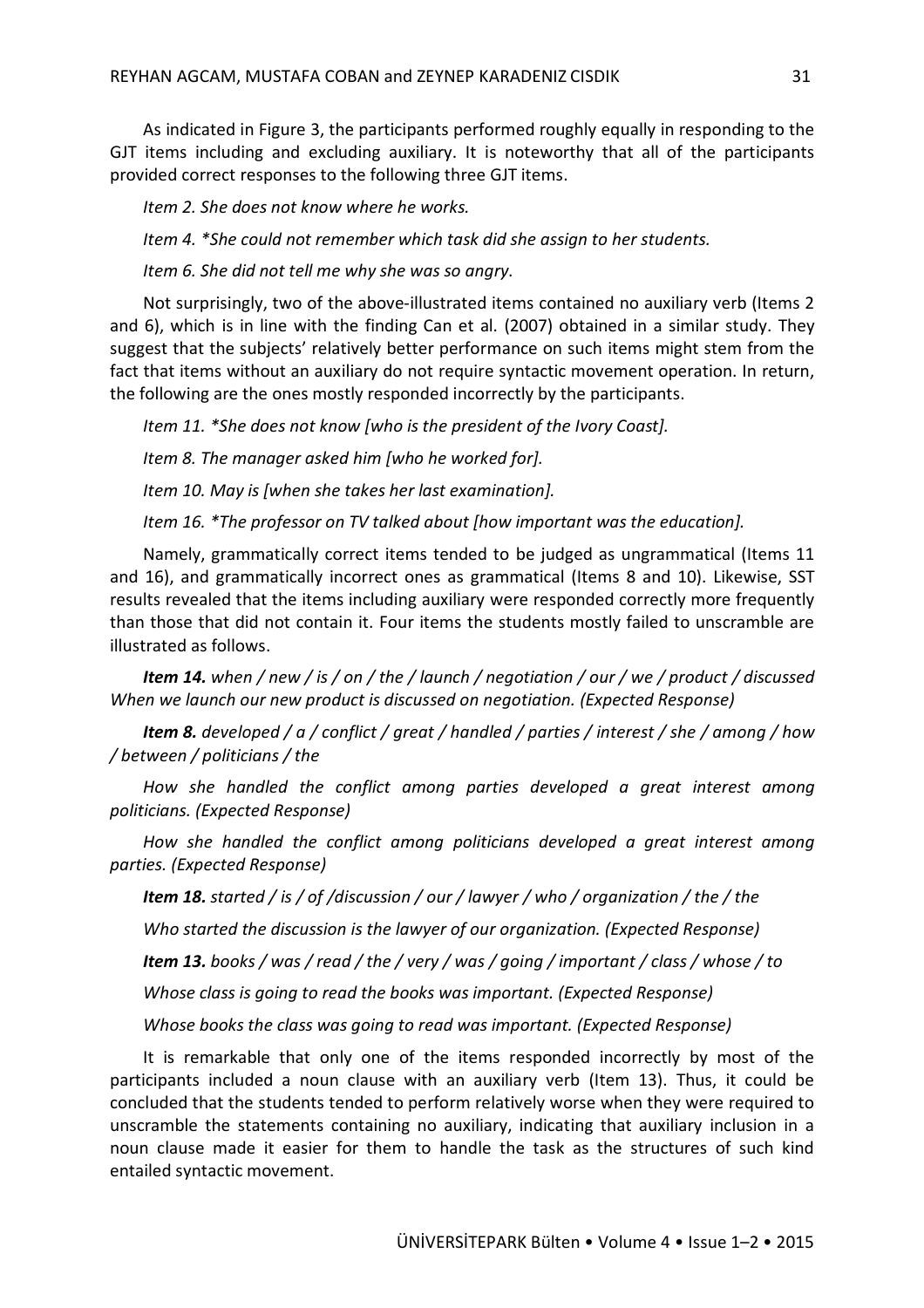In EIT, they were simply asked to repeat the sentences read aloud to them at a normal pace. As stated earlier, no items were reread, and the students were never interrupted while responding. During the task, they were filmed, and their responses were transcribed for data analysis. Interestingly, one of the items was not responded correctly to by anyone in the group (*Item 1. Whom she is going to dance with is important*). In return, the following items were responded to correctly by all the participants.

*Item 3. The lady in the car wants to know where the restaurant is.*

*Item 8. Where they were going to study was a wonder to everyone.*

*Item 13. The child on the playground wanted to know what the time was.* 

The reason why the subjects proved relatively less successful in EIT than GJT might be attributed to the fact that the latter provided them with the opportunity to think about the grammaticality of the items – spending at least a few seconds on each item – while the former to repeat what was read to them, with less thinking about the items.

All in all, contrary to GJT and SST, the items containing auxiliary were responded correctly less frequently in EIT. Nevertheless, it is impossible to come up with a conclusion in terms of auxiliary inclusion in the noun clauses similar to the one previously made for considering the results obtained from the former two tasks.

As for the positions of the noun clauses within the statements, the students showed better performance on the items in which *wh*-clause appears in object position than those in subject position. In addition, the items in which noun clauses appeared in subject position responded correctly more often than those occurring in object position. Figure 4 illustrates the distribution of correct responses regarding the position of noun clauses within sentences.



**Figure 4.** Success rate regarding the position of noun clauses

As depicted in Figure 4, there is almost no significant difference between the students' performance in GJT with respect to the position of the noun clause within sentences. Namely, they successfully responded to approximately slightly over 88% and approximately 87% respectively, of items containing noun clause in subject position, and object position. They displayed a relatively lower performance in EIT. Nevertheless, there does not seem to be a significant difference between their performance in repeating the items including noun clauses in object position and those including them in subject position. The most significant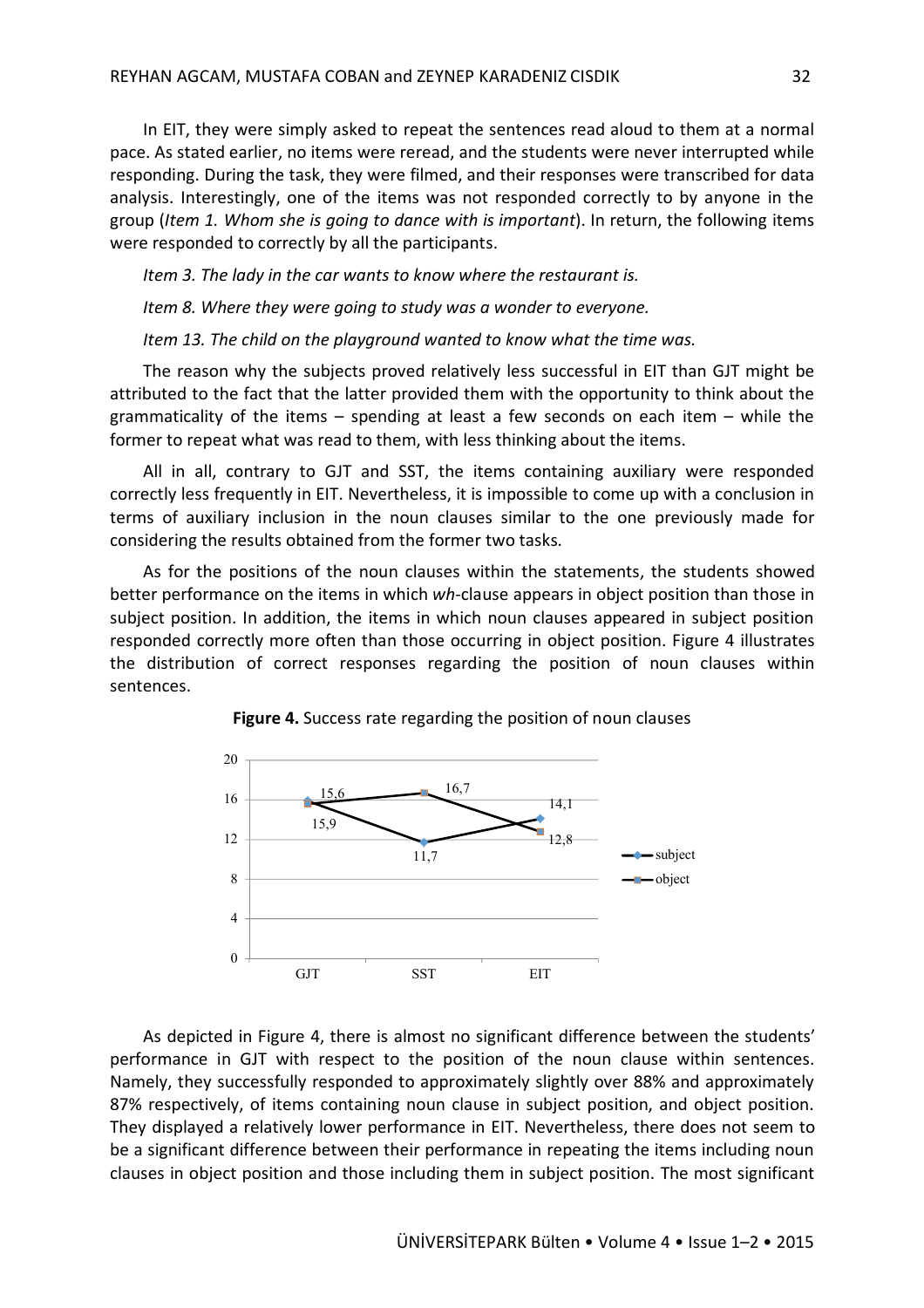difference in this concern was found between their performances in responding to the SST items. That is, approximately 93% of the items including a noun clause in object position were responded to correctly by the participants, whereas less than 65% of those containing such clauses in subject position were responded to correctly. This particular finding might be attributed to the fact that such sort of structures are not so common in the students' L1. In other words, noun phrases tend to appear in the object position in Turkish sentences, rather than the subject position. Another finding of the study, was that two GJT items were responded to incorrectly by most of the students despite the fact that they contain no auxiliary in the noun clauses appearing in object position within the statements, as illustrated below.

#### *Item 8. The manager asked him who he worked for.*

#### *Item 11. \*She does not know who is the president of the Ivory Coast.*

The exemplified cases in concern might stem from the fact that the subjects encountered *wh*-word "who", which typically appears in the subject position within interrogative statements, and in the object position where it was included in the noun clauses. Consequently, it is impossible for us to make a generalization with regard to the position of noun clauses within the sentences as the participants faced difficulty in responding to the items both with and without auxiliary. However, it is evident that most of the items which were frequently reproduced incorrectly included auxiliary. Lastly, the study present study scrutinized whether or not there is an order of acquisition for Turkish adult learners of English in *wh*-words involved in syntactic movement. Figure 5 illustrates the distribution of correct responses provided to the *wh*-words which appear in noun clauses in three sets of tasks.



**Figure 5.** Correct responses with respect to wh-words in noun clauses

As indicated in Figure 5, participants had trouble in responding the items which include *wh*-words *who, when* and *how* across all three tasks. In GJT, where they were supposed to decide whether items are grammatical or not, they provided most incorrect responses to those in which *who* appears in noun clauses (23.53%). Items including *when* in noun clauses revealed the ones second most incorrectly responded in GJT. By the same token, items with *who* and *when* in noun clauses were repeated most successfully in EIT (who: 58.83% and when: 29.41%). Among SST items which required the subjects to formulate grammatically correct sentences out of scrambled ones, those including *when* were provided no correct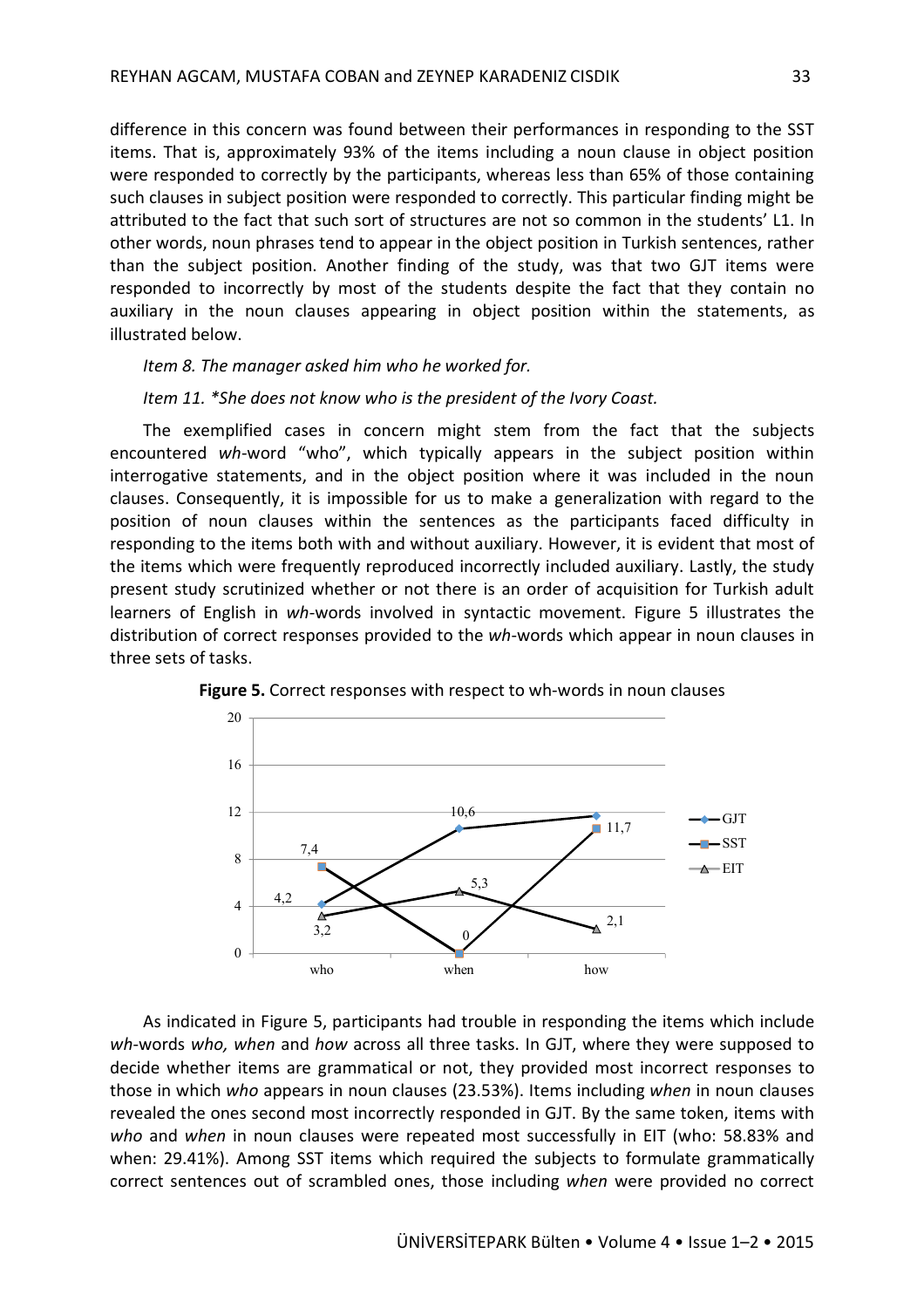responses. Interestingly, the participants were able to successfully respond to 41.18% of the items including *who* in noun clauses, and most of them failed to respond the items including *how* in noun clauses (5.88%).

#### **Conclusion**

Turkish and English exhibit different behaviors with respect to syntactic movement in the formation of noun clauses. Namely, the former does not involve such an operation which is very widespread in the latter. Considering this, Turkish adult learners of ESL were expected to have some difficulty in the acquisition of syntactic movement which is central to the construction of English noun clauses. To investigate how they handle such kind of difficulty, which is considered to stem from the distinction between the languages at stake, two research questions were formulated. The first question investigated whether or not Turkish adult learners have trouble acquiring English syntactic movement in the construction of noun clauses. Results of the study have revealed that they are distinctly successful in recognition of the movement in concern particularly in cases where noun clauses include an auxiliary (85.86%), and that they encounter some sort of difficulty in cases whereby noun clauses do not contain an auxiliary (74.83%). Likewise, their performance in responding to the items largely differs with respect to the position of noun clauses within sentences. Namely, they were able to respond to the items in which noun clauses appeared in object position more efficiently than to those with noun clauses in subject position (Object: 83.6%, Subject: 77.06%). As a consequence, it would be inconvenient to say there is an order of acquisition for Turkish adult learners of English in *wh*-words involved in syntactic movement. Nonetheless, it is clear that they have some sort of disposition in recognizing certain structures in noun clauses. In our opinion, these should be carefully examined and language learning problems should be properly handled through consciousness-raising activities, as exemplified below.

Suggestion 1*. Change the question in the parenthesis to a noun clause.*

*(How old is he?) I do not know how old he is*

Suggestion 2. *Make a question from the given sentence. The words in parenthesis should be the answer to the question you make. Use a question word (who what how when why etc.) Then, change the question into a noun clause.*

*Bea will come to Durham (tomorrow)*

*Question: when will Bea come to Durham?*

*Noun Clause: I want to know when Bea will come to Durham*

Suggestion 3. *Error Correction (spoken or written): The teacher either reads the ungrammatical sentences to the learners and asks them to find the error and correct it, or hands out the following worksheet and asks them to write the correct form next to each sentence – in accordance with the proficiency level of students.*

*Correct the error.*

*Lady in the car wants to know where is the restaurant.*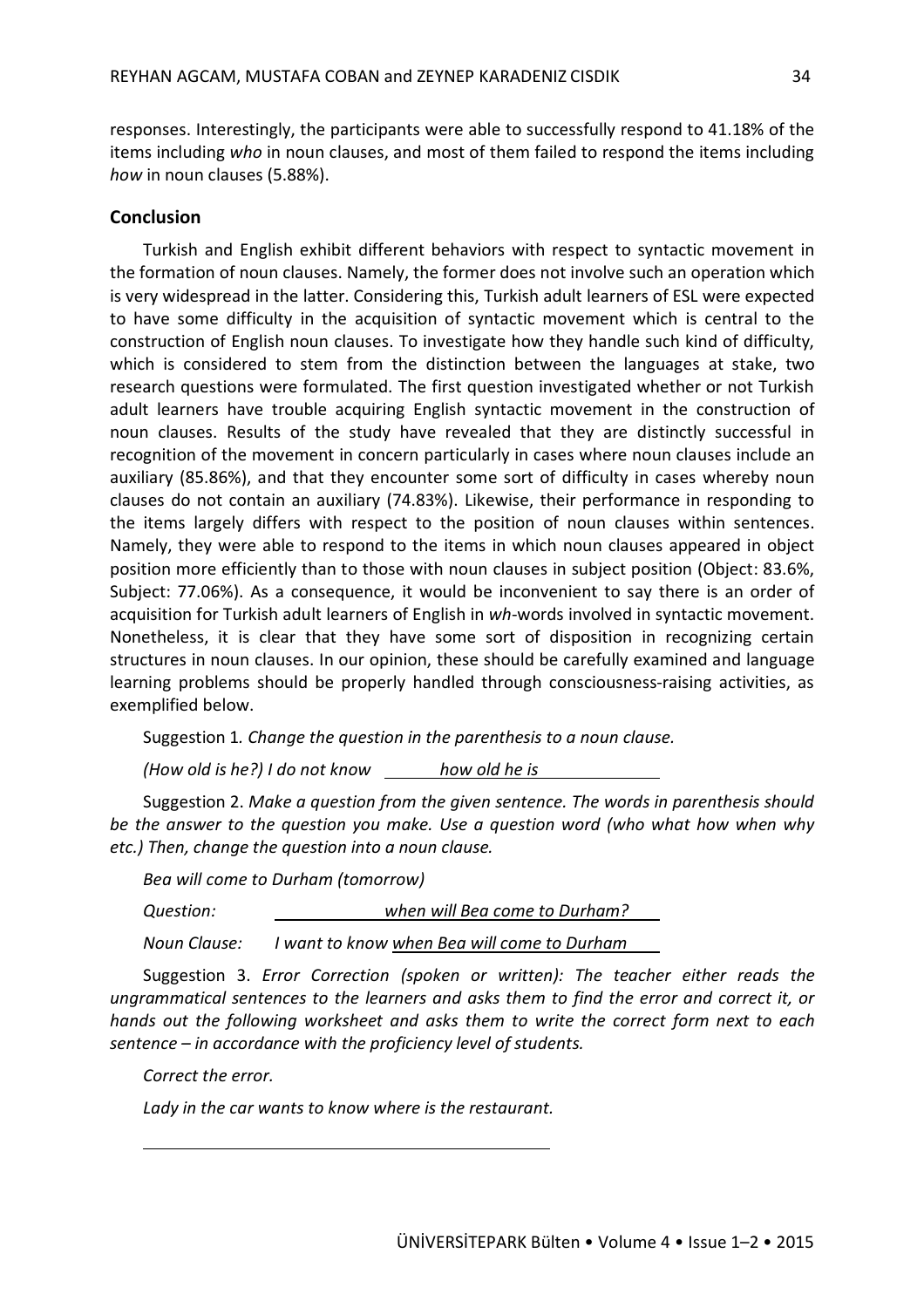The present study is confined to the analysis of data obtained from three tasks administered to a limited number of students attending a state university in Turkey, who had upper-intermediate level of English proficiency at the time of the study. So, it would be beneficial to investigate second language acquisition of syntactic movement with a larger number of participants of various L1 backgrounds and with various proficiency levels in English. It might also be extended to students attending different levels of education which offer English (or another given language which displays different behaviors from their L1 in terms of syntactic movement) as a compulsory part of the related curricula. Finally, a further study might be conducted with the participation of non-native speaking child, adolescent or adult learners of English living in a country where English is the spoken language in order to see whether or not they significantly differ from their counterparts living in countries where English is spoken as a foreign language.

#### **Notes**

Corresponding author: REYHAN AGCAM

The study in concern was orally presented with the title of 'We Like to Move It: L2 Acquisition of English Syntactic Movement in Noun Clauses by Turkish Adult Learners' at the 24th International Conference on Second Language Acquisition and Foreign Language Learning in Szczyrk, Poland.

#### **References**

- Aygen-Tosun, G. (1999). Specificity and subject-object positions/Scope interactions in Turkish. In the *Proceedings of the Conference on Turkic Linguistics* at Manchester University, 8-10 April 1999*.*
- Can, C., Kilimci, A., & Altunkol, E. (2008). To Move or Not to Move: L2 Acquisition of English Syntactic Movement Parameter. In D. Gabryś-Barker (Ed.), *Morphosyntactic Issues in Second Language Acquisition* (pp. 132-142)*.* Cromwell.
- Canli, Z., & Canli, B. (2013). Keep Calm and Say Sorry!: The use of Apologies by EFL Teachers in Turkish and English. *Educational Process: International Journal, 2*(1-2), 36-46.
- Cele, F., & Gurel, A. (2011). L2 acquisition of wh-extractions via a [-wh-movement] L1. 11th Generative Approaches to Second Language Acquisition, University of Washington, USA, 25-27 March 2011.
- Choi, M. H. (2009). The acquisition of wh-in-situ constructions in second language acquisition (Unpublished doctoral dissertation). Georgetown University, Washington DC.
- Cook, V., & Newson, M. (1996). *Chomsky's Universal Grammar: An introduction.* Oxford: Blackwell.
- Gass, S., & Selinker, L. (2008). *Second Language Acquisition: An Introductory Course* (3rd Edition). New York: Routledge/Taylor Francis.
- Hawkins, R., & Chan, C. Y. (1997). The partial availability of Universal Grammar in second language acquisition: The 'failed functional features hypothesis'. *Second Language Research, 13*(3), 187-226.
- Hu, X., & Liu, C. (2007). Restrictive relative clauses in English and Korean learners' second language Chinese. *Second Language Research, 23*(3), 263-287.
- Juffs, A., & Harrington, M. (1995). Parsing effects in second language sentence processing: Subject and object asymmetries in wh-extraction*. Studies in Second Language Acquisition, 17*, 483-516.